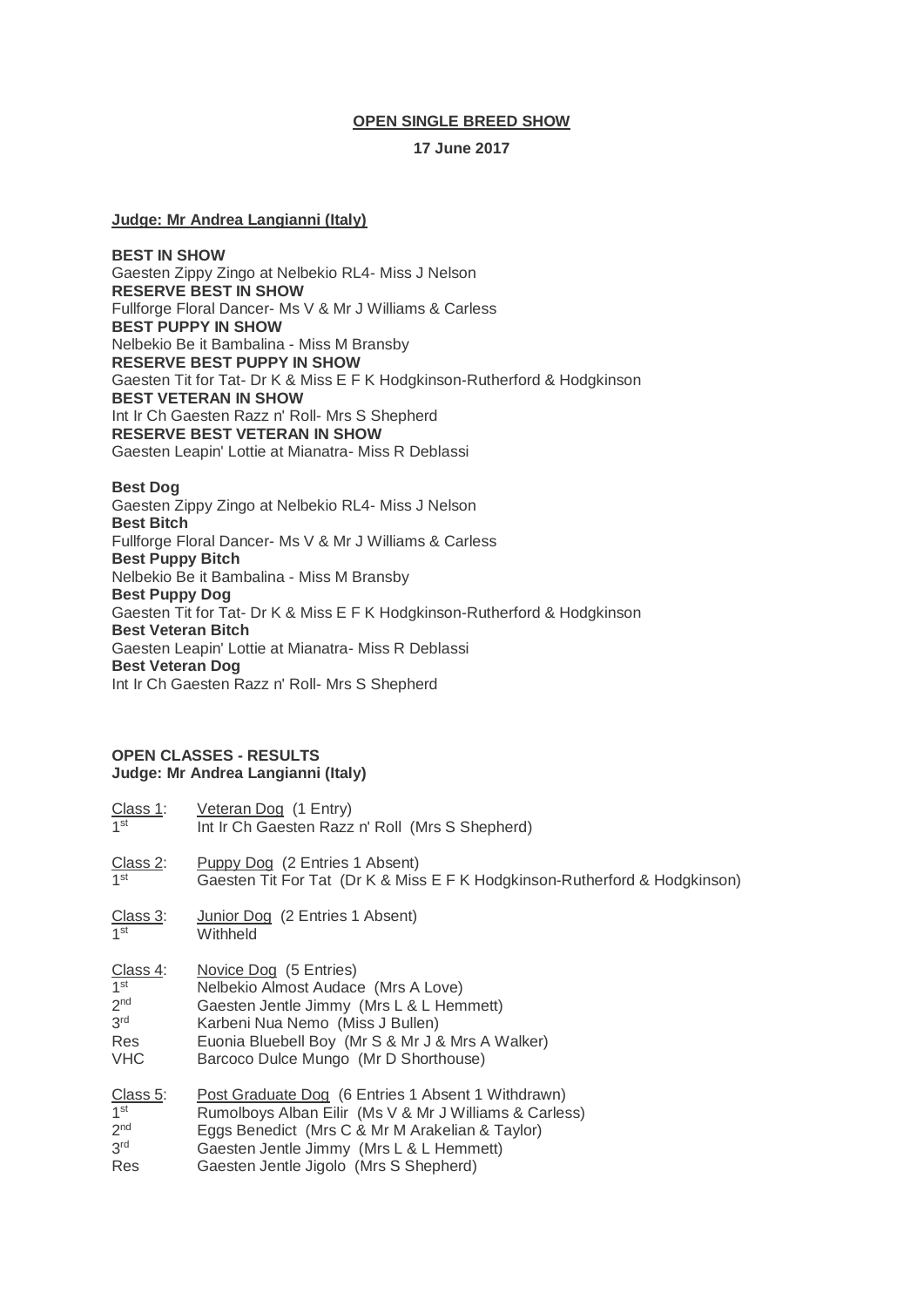| Class 6:         | Limit Dog (3 Entries)                                              |  |
|------------------|--------------------------------------------------------------------|--|
| 1 <sup>st</sup>  | Mizani Dorocco Raffaele (Mr T Grantham)                            |  |
| 2 <sup>nd</sup>  | Eggs Benedict (Mrs C & Mr M Arakelian & Taylor)                    |  |
| 3 <sup>rd</sup>  | Rumolboys Smart Spitfire (Ms V & Mr J Williams & Carless)          |  |
| Class 7:         | Open Dog (5 Entries 3 Absent)                                      |  |
| 1 <sup>st</sup>  | Gaesten Zippy Zingo at Nelbekio RL4 (Miss J Nelson)                |  |
| 2 <sub>nd</sub>  | Gaesten Just Jago at Joydon (Mr D H Lightfoot)                     |  |
| Class 8:         | Veteran Bitch (5 Entries 1 Absent)                                 |  |
| 1 <sup>st</sup>  | Gaesten Leapin' Lottie at Mianatra (Miss R DeBlasi)                |  |
| 2 <sub>nd</sub>  | Ir Ch Gaesten Stormin' Stella Over Qwontox (Mrs L & Mr D R Collis) |  |
| 3 <sup>rd</sup>  | Gaestendazy Delilah (Mrs L & L Hemmett)                            |  |
| Res              | Ch Gaeston Roccin Rosie Del Euonia (Mrs K Lance)                   |  |
| Class 9:         | <b>Puppy Bitch</b> (2 Entries)                                     |  |
| 1 <sup>st</sup>  | Nelbekio Be it Bambalina (Miss M Bransby)                          |  |
| 2 <sub>nd</sub>  | Mizani Sola Florence (Miss J & Mrs L Bullen & Ferguson)            |  |
| Class 10:        | Junior Bitch (6 Entries)                                           |  |
| 1 <sup>st</sup>  | Timtaurn Two To Tango with Bedeslea (Ms C Fry)                     |  |
| 2 <sup>nd</sup>  | Iteru Riccia Piattone (Mrs L Collis)                               |  |
| 3 <sup>rd</sup>  | Nelbekio Be it Bambalina (Miss M Bransby)                          |  |
| Res              | Camminare Piafin Cimone (Mr S & Mr J and Mrs A Walker)             |  |
| <b>VHC</b>       | Iteru Riccia Belicino at Princhetts (Mrs C Baxter)                 |  |
| Class 11:        | Novice Bitch (3 Entries 2 Absent)                                  |  |
| 1st              | Nelbekio Almost Aurelia (Mrs A & Mr A Cole)                        |  |
| Class 12:        | Post Graduate Bitch (8 Entries 4 Absent)                           |  |
| 1 <sup>st</sup>  | Gaesten Lucky Luna (Mrs C Snowdon)                                 |  |
| 2 <sup>nd</sup>  | Mianatra Bound to be Blossom (Miss R DeBlasi)                      |  |
| 3 <sup>rd</sup>  | Grancanna Seneca (Mrs L Lillicrap)                                 |  |
| Res              | Nelbekio Almost Aurelia (Mrs A & Mr A Cole)                        |  |
| Class 13:        | Limit Bitch (7 Entries 3 Absent)                                   |  |
| 1 <sup>st</sup>  | Nelbekio Almost An Angel RL2 (Miss J Nelson)                       |  |
| 2 <sup>nd</sup>  | Gaesten Jicky's Jewel (Mrs G M Stenton)                            |  |
| 3 <sup>rd</sup>  | Gaesten Lucky Luci at Princhetts (Mrs C Baxter)                    |  |
| Res              | Nelbekio Almost Aurelia (Mrs A & Mr A Cole)                        |  |
| <u>Class 14:</u> | Open Bitch (4 Entries 2 Absent)                                    |  |
| 1 <sup>st</sup>  | Fullforge Floral Dancer (Ms V & J Williams & Carless)              |  |
| 2 <sub>nd</sub>  | Ir Ch Iteru Riccio Vespolina (Mrs L & Mr D R Collis)               |  |

| BEST HEAD:     | Gaesten Zippy Zingo at Nelbekio RL4 (Miss J Nelson)    |
|----------------|--------------------------------------------------------|
| BEST COAT:     | Rumolboys Alban Eilir (Ms V & Mr J Williams & Carless) |
| BEST MOVEMENT: | Timtaurn Two To Tango with Bedeslea (Ms C Fry)         |